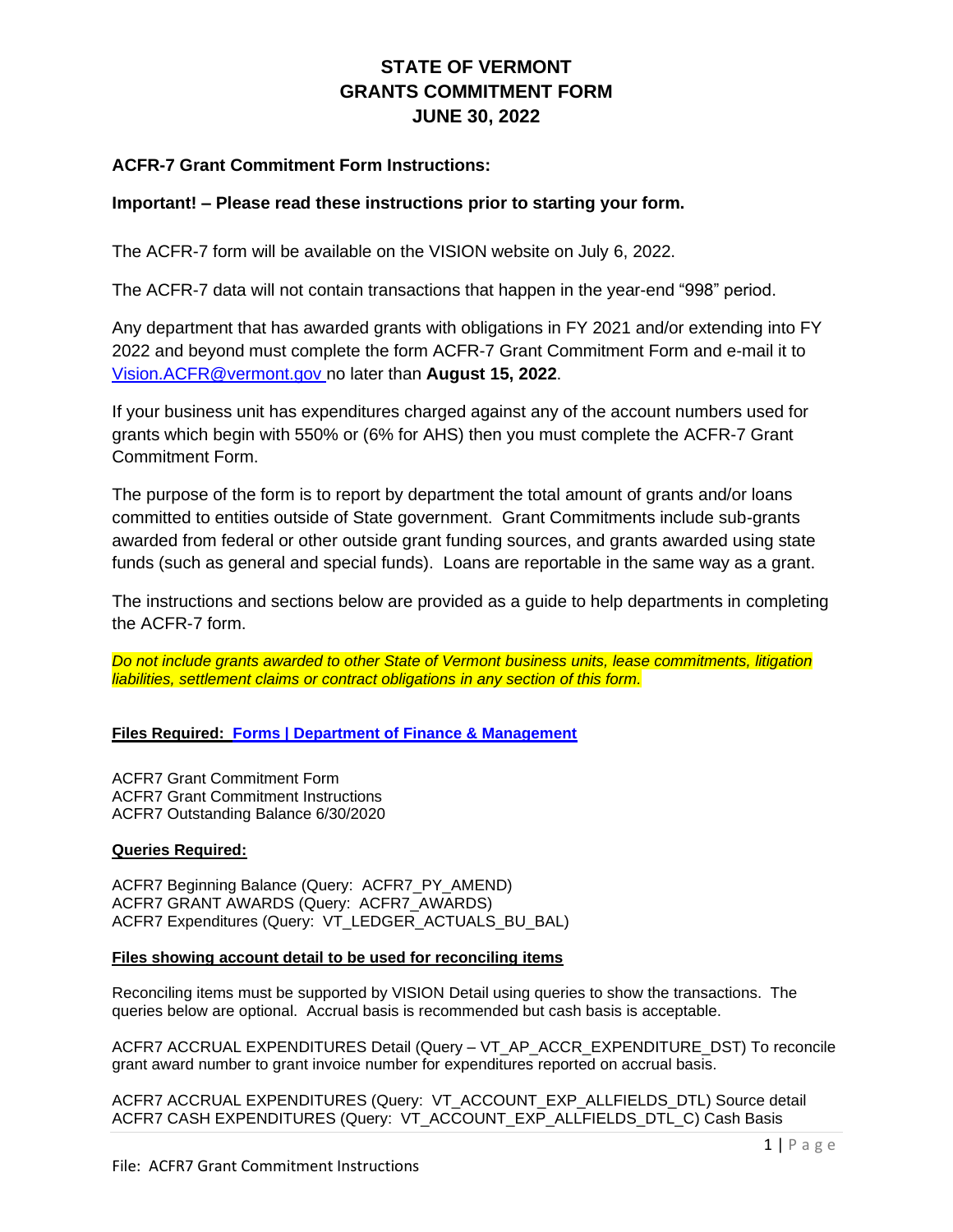#### **Instructions:**

#### Shaded cells are formulas and should not be modified.

## **Select your Business Unit from the dropdown list in cell D2 on the ACFR7 form (tab). Your Business Unit name will be auto filled.**

#### **Section I – Reconciliation of Beginning Balance**

Reconcile the ending balance reported from the prior year to the beginning balance reported for current fiscal year.

A.1: The ACFR Outstanding Balance 6/30/2021 is auto filled upon selecting the Business Unit in cell D2. These balances are also found on the F&M website.

A.2: Enter the beginning balance per departmental records. The beginning balance is the FY2021 ending ACFR balance above less any adjustments to original grant obligations to date.

A.3: This is calculated from A1 minus A2.

B: Use the tab "Section I. Beg Bal Recon" to provide all explanations for the variance on line A.3.

- Show supporting detail by grant number on the "Section I. Beg Bal Recon" tab, (the total amount will be carried over to the "ACFR7" summary tab – cell H11).
- Acceptable explanations may include adjustments due to amendments of prior year awards, elimination of ending balances of closed out grants, reductions due to penalties, etc.
- Run the query ACFR7 PY AMEND to get a list of all prior year awards that were amended during the fiscal year, as entered in VISION. This will help you determine the adjusted beginning balance.
- Final Unexplained Variance must be \$0.

## **Section II – Reconciliation of Awards**

Reconcile grant awards reported in the Grant Tracking module to the awards reported on ACFR7.

A.1: Enter the number and dollar value of the awards issued by running the public query called ACFR7 AWARDS for July 1, 2021 – June  $30<sup>th</sup>$ , 2022.

Note: The ACFR7 AWARDS query will populate for all activity during the fiscal year and reflect any amendments as of the run date of the query. The query will return grant awards based on the following criteria:

- Awards entered in the module that were issued during the current fiscal year and have a start date during the current or prior fiscal year.
- Awards issued in a prior fiscal year that have a start date during the current fiscal year.
- It does not include awards issued during the current fiscal year that have a start date in a future fiscal year.

A.2: Enter the number and dollar value of awards issued during FY according to departmental records. These should include all grants/loans to entities outside of State government only. Include all new grants awarded and executed during FY2022, even if the start date was backdated to a prior year. *Amendments to prior year grants should be reported as adjustments to the beginning balance in Section I.* 

A.3: This is calculated from A1 minus A2.

B: Use the tab "Section II. Awards Recon" to provide all explanations for the variance on line A.3.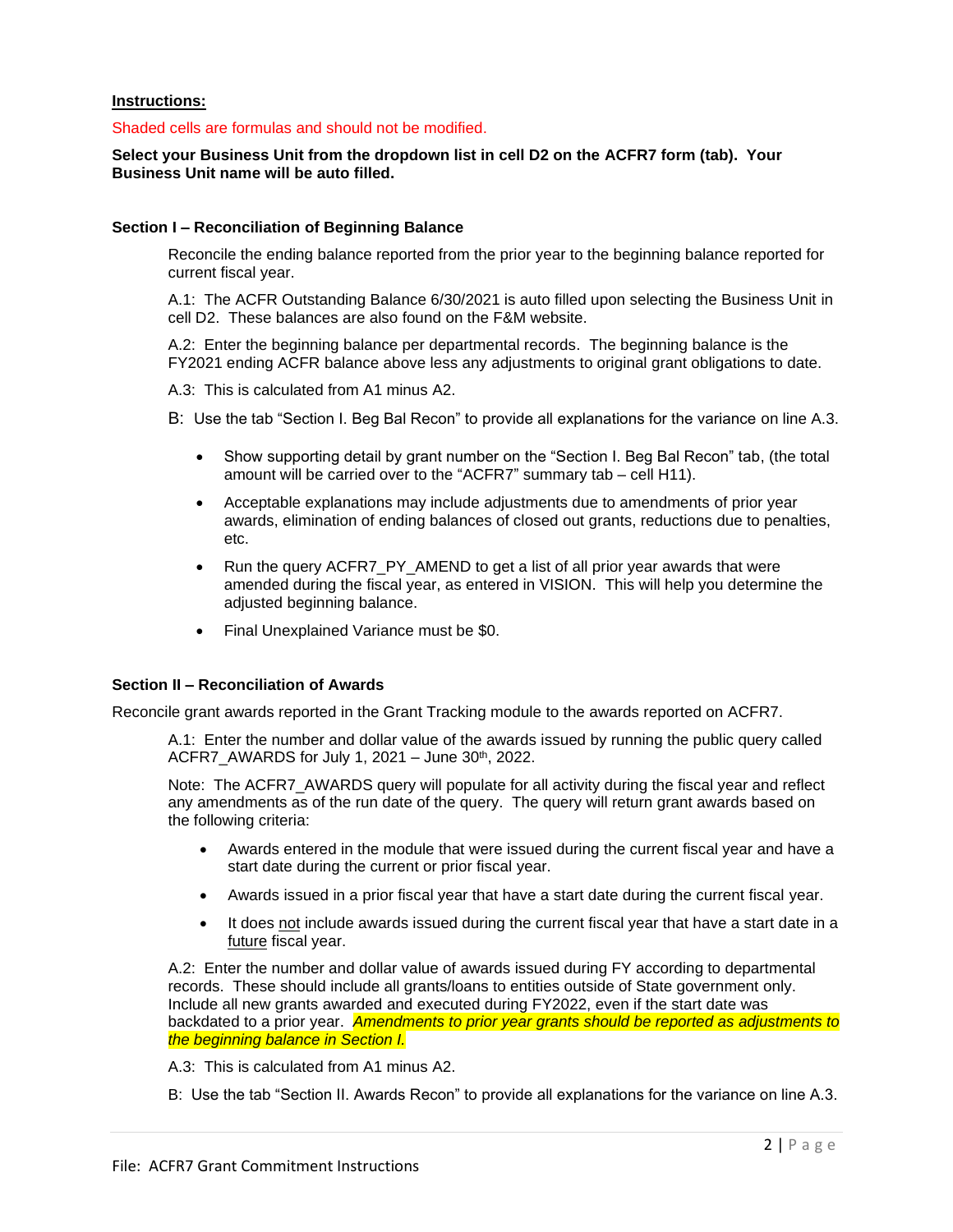- Show supporting detail by grant number on the "Section II. Awards Recon" tab, (the total number of grants and total amount will be carried over to the "ACFR7" summary tab – cells F22 & H22 respectively).
- **Note: The query will include awards granted to other state agencies which are omitted from the ACFR7. Therefore, if your business unit awards funds to other state agencies, you will need a reconciling item for this variance.**
- **If there are awards that have not yet been entered into the Grant Tracking module, they must be entered prior to submitting your ACFR7 form. There are numerous reporting requirements for grants that are generated from the Grant Tracking module and it is imperative that it be complete with all awards from all sources. Please update G/T for missing grants and rerun the ACFR7 Awards Query.**
- Final Unexplained Variance must be \$0.

# **Section III – Reconciliation of Expenditures**

Reconcile expenditures reported in VISION to the amount reported on ACFR7 Form.

A.1: The ACFR-7 Expenditures as of 6/30/2022 is auto filled upon selecting the Business Unit. This is the data from the public query called VT\_LEDGER\_ACTUALS\_BU\_BAL for accounts like 550% grants; AHS only accounts like 6%. The queries VT\_ACCOUNT\_EXP\_ALLFIELDS\_DTL or VT\_ACCOUNT\_EXP\_ALLFIELDS\_DTL\_C might be helpful in reconciling. This query accounts 550% (and 6% for AHS). Filter the query results for grant related expenditures and enter the supporting transactions on the Section III tab.

A.2: Enter the grants/loans expended in FY 2022 per departmental records. Do not include payments to other State of Vermont business units. Expended includes all payments (from all funds) made against those grants awarded in FY 2022 as well as against those awards issued in prior fiscal years.

A.3: This is calculated from A1 minus A2.

B: Use the tab "Section III. Recon" to provide all explanations for the variance on line A.3.

- Show supporting detail by grant number on the "Section III. Exp. Recon" tab, (the total amount will be carried over to the "ACFR7" summary tab – cell H34).
- **Note: Grant expenditures to other State of Vermont business units and non-grant expenditures are included in the expenditure query and will need to be removed from the total with the variance explained in the reconciling items section.**
- The query VT\_AP\_ACCR\_EXPENDITURE\_DST can be helpful in reconciling the grant award number from the Grant Tracking module to the grant invoice number for expenditures reported on accrual basis. Accrual basis is recommended but cash basis is acceptable.
- Unexplained Variance should equal 0.

# **Section IV – ACFR7 SUMMARY**

Summary data comes from the sections above. Agencies/Departments are required to retain readily available supporting documentation for the expenditures, awards, and outstanding grant balance; the supporting transactions should be included on the form for each section.

• The supporting documentation for the balance outstanding in Section IV should include by grant award the name of the subrecipient, award number/description, and amount of grant obligation outstanding.